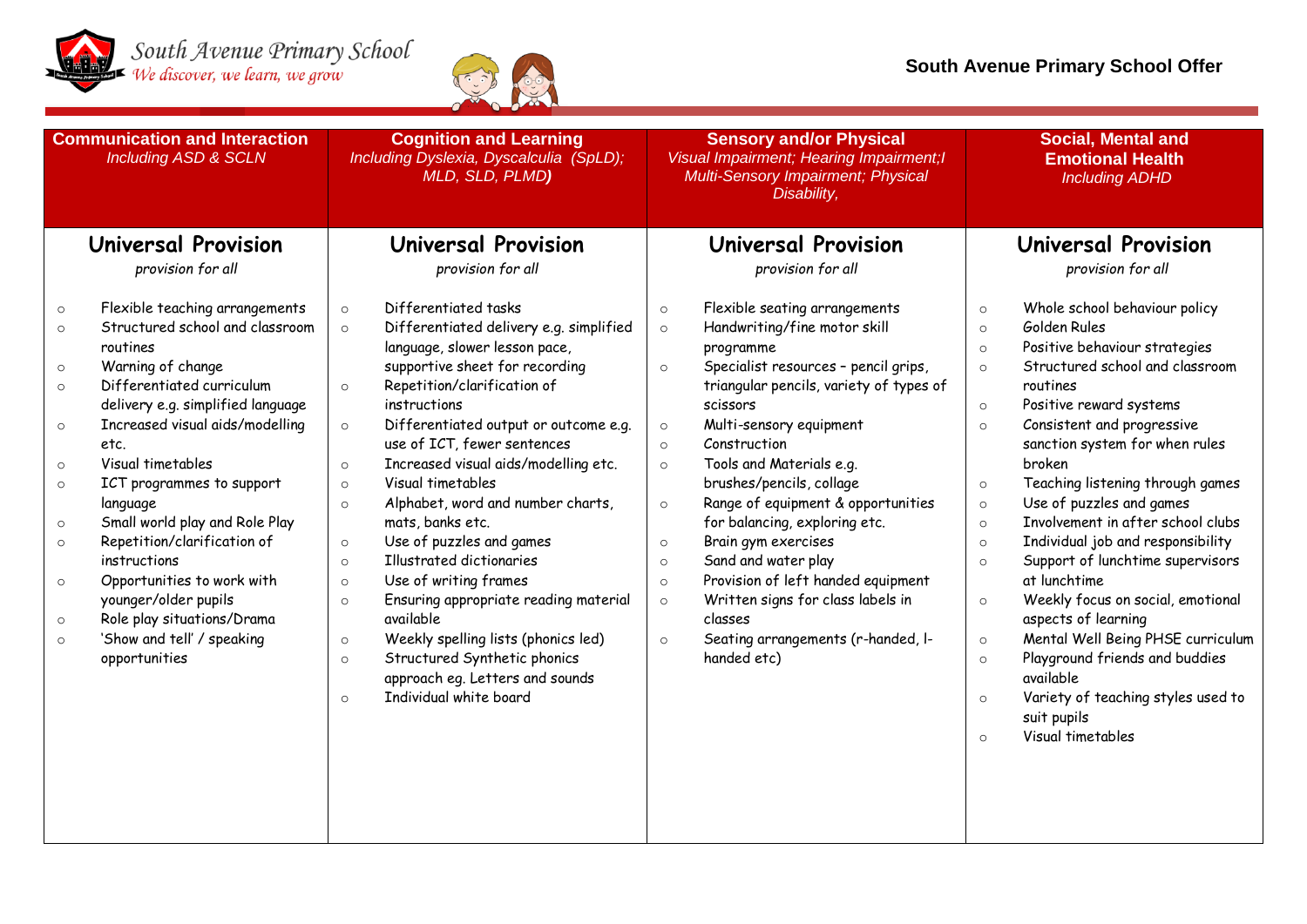| <b>Communication and Interaction</b><br><b>Including ASD &amp; SCLN</b>                                                                                                                                                                                                                                                                                                      | <b>Cognition and Learning</b><br>Including Dyslexia, Dyscalculia (SpLD);<br>MLD, SLD, PLMD)                                                                                                                                                                                                                                                                                                                                                                                                                                                                                                                                                                                                                                   | <b>Sensory and/or Physical</b><br>Visual Impairment; Hearing Impairment;,<br>Multi-Sensory Impairment; Physical<br><b>Disability</b>                                                                                                                                                                                                                                                | <b>Social, Mental and</b><br><b>Emotional Health</b><br><b>Including ADHD</b>                                                                                                                                                                                                                             |
|------------------------------------------------------------------------------------------------------------------------------------------------------------------------------------------------------------------------------------------------------------------------------------------------------------------------------------------------------------------------------|-------------------------------------------------------------------------------------------------------------------------------------------------------------------------------------------------------------------------------------------------------------------------------------------------------------------------------------------------------------------------------------------------------------------------------------------------------------------------------------------------------------------------------------------------------------------------------------------------------------------------------------------------------------------------------------------------------------------------------|-------------------------------------------------------------------------------------------------------------------------------------------------------------------------------------------------------------------------------------------------------------------------------------------------------------------------------------------------------------------------------------|-----------------------------------------------------------------------------------------------------------------------------------------------------------------------------------------------------------------------------------------------------------------------------------------------------------|
| <b>Targeted Provision</b><br>Provision for needs that are additional<br>and different<br>Speech and Language support<br>$\circ$<br>groups<br><b>Individual Provision Maps</b><br>$\circ$<br>Modelling of good language<br>$\circ$<br>throughout the school.<br>1:1 Speech and Language sessions<br>$\circ$<br>Kinaesthetic and visual<br>$\circ$<br>storytelling strategies. | <b>Targeted Provision</b><br>Provision for needs that are additional and<br>different<br><b>Individual Provision Map</b><br>$\circ$<br>In-class TA support for English<br>$\circ$<br>In-class TA support for Mathematics<br>$\circ$<br>Differentiated resources<br>$\circ$<br>Multi-sensory letter work & spelling<br>$\circ$<br>programmes<br><b>Task Boards</b><br>$\circ$<br>Group use of ICT programmes<br>$\circ$<br>Small group of support for English<br>$\circ$<br>outside class e.g.<br>Small group of support for maths<br>$\circ$<br>outside class<br>Support for reading comprehension,<br>$\circ$<br>e.g. cloze procedure, comprehension<br>exercises, word mats<br>Phonological Awareness activities<br>$\circ$ | <b>Targeted Provision</b><br>Provision for needs that are additional and<br>different<br><b>Individual Provision Map</b><br>$\circ$<br>Fine Motor skills programme<br>$\circ$<br>Gross Motor skills programme<br>$\circ$<br>Sports events - additional preparation<br>$\circ$<br>Handwriting scheme<br>$\circ$<br>ICT resources available<br>$\circ$<br>Sensory circuits<br>$\circ$ | <b>Targeted Provision</b><br>Provision for needs that are additional and<br>different<br><b>Individual Provision Map</b><br>$\circ$<br>Alternative lunch-time provision<br>$\circ$<br>Nurture support and provision<br>$\circ$<br>available<br>Use of buddy system<br>$\circ$<br><b>THRIVE</b><br>$\circ$ |
|                                                                                                                                                                                                                                                                                                                                                                              | Precision Teaching<br>$\circ$<br>Aurally Coded Dictionaries<br>$\circ$<br>Pastel paper<br>$\circ$                                                                                                                                                                                                                                                                                                                                                                                                                                                                                                                                                                                                                             |                                                                                                                                                                                                                                                                                                                                                                                     |                                                                                                                                                                                                                                                                                                           |